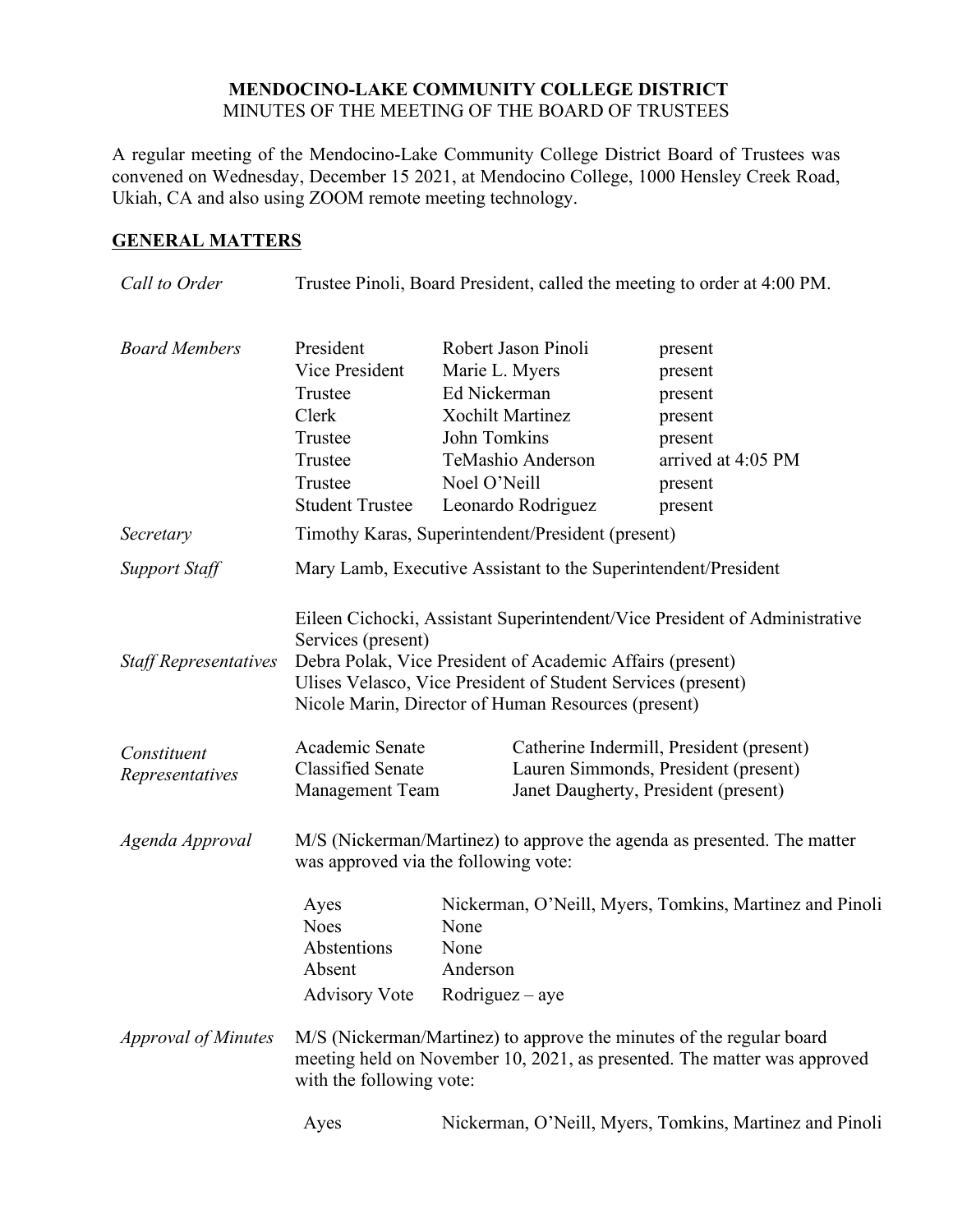| <b>Noes</b>          | None              |
|----------------------|-------------------|
| Abstentions          | None              |
| Absent               | Anerson           |
| <b>Advisory Vote</b> | $Rodriguez - aye$ |

*Public Comment on Closed Session Items* There were no comments made on closed session items.

#### **CLOSED SESSION**

The Board adjourned to Closed Session at 4:03 PM with Board President Pinoli stating only item 2.3 would be discussed in closed session.

#### **OPEN SESSION**

*Report of Action Taken in Closed Session* The Board returned to open session at 4:13 with Board President Pinoli reporting no action taken by the Board in closed session.

*Public Comments* There were no comments from the public.

#### **ANNUAL ORGANIZATIONAL MEETING**

*Election of Officers* The order of election was for the offices of President, Vice President and Clerk. The floor was opened for nominations for the 2022 year followed by the following motions and voting:

> M/S (Nickerman/Martinez) to elect Trustee Pinoli as President of the Board of Trustees for the 2022 year. The matter was approved with the following vote:

| Ayes                          | Anderson, Tomkins, Nickerman, Myers, Martinez and |
|-------------------------------|---------------------------------------------------|
|                               | O'Neill                                           |
| Noes                          | None                                              |
| Abstentions                   | Pinoli                                            |
| Absent                        | None                                              |
| Advisory Vote Rodriguez - aye |                                                   |

M/S (Nickerman/Martinez) to elect Trustee Myers as Vice President of the Board of Trustees for the 2022 year. The matter was approved with the following vote:

| Ayes        | Anderson, Tomkins, Nickerman, Pinoli, Martinez and |
|-------------|----------------------------------------------------|
|             | O'Neill                                            |
| <b>Noes</b> | None                                               |
| Abstentions | Myers                                              |
| Absent      | None                                               |
|             | Advisory Vote Rodriguez - aye                      |

M/S (Myers/Nickerman) to elect Trustee Martinez as Clerk of the Board of Trustees for the 2022 year. The matter was approved with the following vote:

Ayes Anderson, Tomkins, Nickerman, Myers, Martinez, Pinoli and O'Neill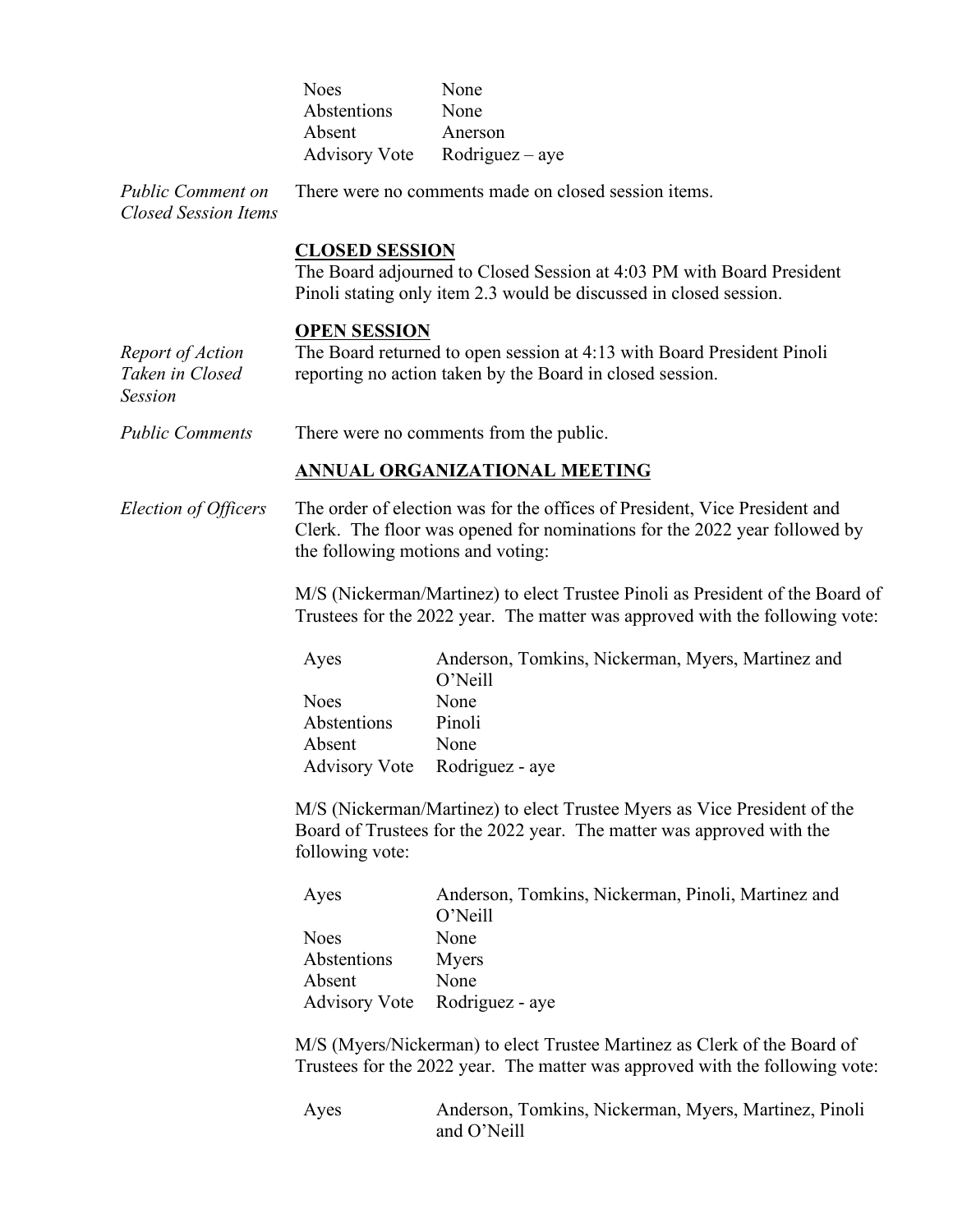|                            | <b>Noes</b><br>Abstentions<br>Absent<br><b>Advisory Vote</b>                                 | None<br>None<br>None | Rodriguez - aye                                                             |                                                                            |
|----------------------------|----------------------------------------------------------------------------------------------|----------------------|-----------------------------------------------------------------------------|----------------------------------------------------------------------------|
| Meeting Dates and<br>Times |                                                                                              |                      | The proposed meeting dates for 2022 were presented as follows:              |                                                                            |
|                            | January 26, 2022**<br>April 6, 2022<br>August 10, 2022<br>November 9, 2022                   |                      | February 9, 2022<br>May 11, 2022<br>September 14, 2022<br>December 14, 2022 | March 9, 2022<br>June 8, 2022<br>October 12, 2022                          |
|                            | **Special meeting and/or study session                                                       |                      |                                                                             |                                                                            |
|                            | After reviewing the information presented and discussion, the following action<br>was taken: |                      |                                                                             |                                                                            |
|                            |                                                                                              |                      | The motion was approved with the following vote:                            | M/S (Tomkins/Nickerman) to approve the 2022 meeting dates as presented.    |
|                            | Ayes                                                                                         | and O'Neill          |                                                                             | Anderson, Tomkins, Nickerman, Myers, Martinez, Pinoli                      |
|                            | <b>Noes</b>                                                                                  | None                 |                                                                             |                                                                            |
|                            | Abstentions                                                                                  | None                 |                                                                             |                                                                            |
|                            | Absent                                                                                       | None                 |                                                                             |                                                                            |
|                            | <b>Advisory Vote</b>                                                                         |                      | Rodriguez - aye                                                             |                                                                            |
|                            |                                                                                              |                      | PRESIDENT AND ADMINISTRATION REPORT                                         |                                                                            |
|                            |                                                                                              |                      |                                                                             | A written report was presented by Superintendent/President Karas who added |

the following information:

Welcome to the final meeting of the calendar year. Faculty are currently busy grading finals which were completed last week.

Our grant application to the National Humanities (part of Hispanic Serving Institutions) was awarded and the funds will be used for a Native American Speaker Series highlighting Native American issues in our area. Many thanks were expressed to Director of Institutional Effectiveness, Research, and Grants Flores and Dean Montes for their work on this project.

Student Trustee Rodriguez has been appointed by Governor Newsom to the Student Aid Commission. We are very excited to have his voice representing students especially those in our area.

The men's basketball season is in full swing and are doing quite well. Women's basketball is currently taking place as well.

Vice President Polak provided additional information about the Physical Therapy Assistant (PTA) accreditation approval process and added our first cohort of students completed the program over the weekend. These students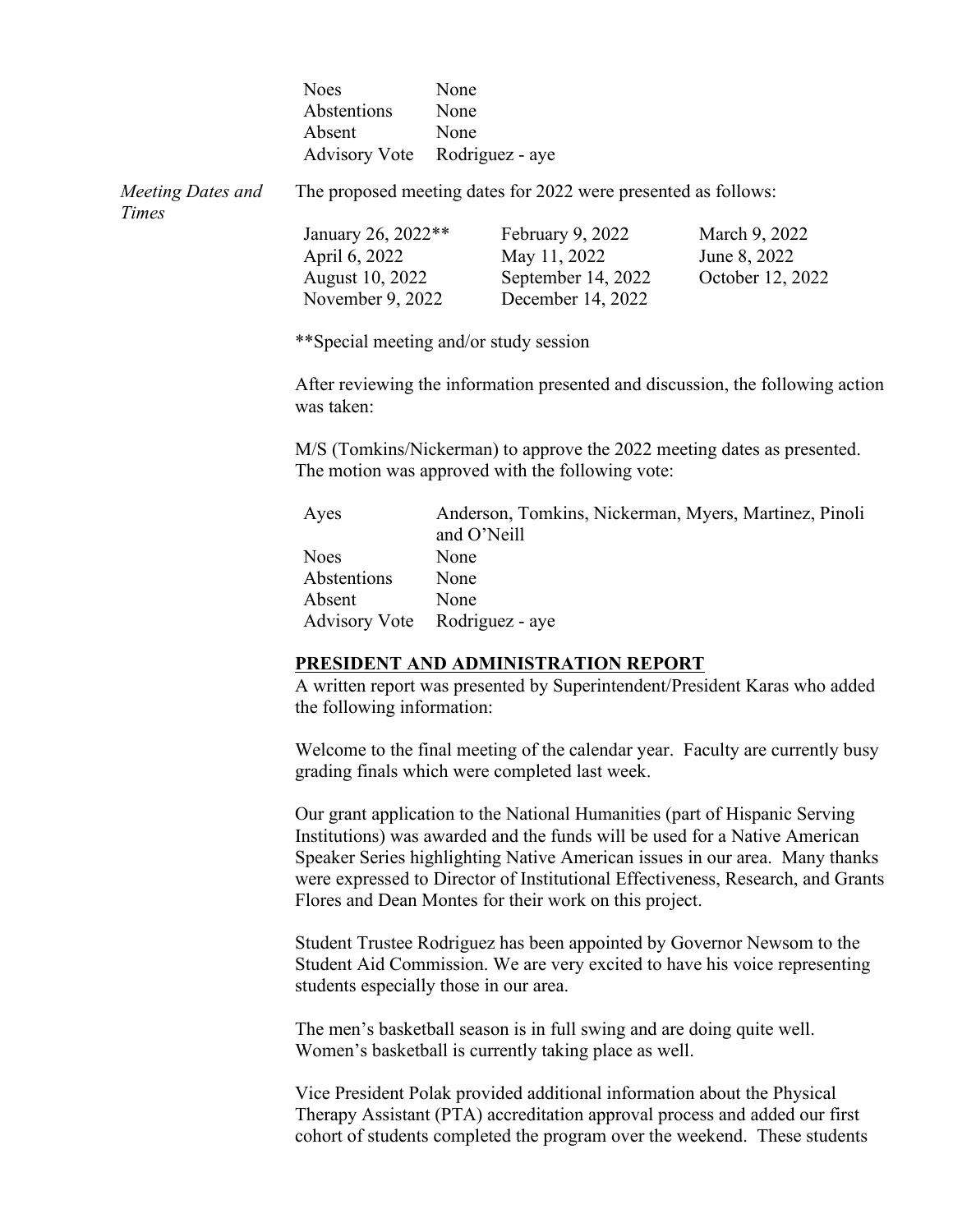were really trailblazers as they took a risk with us as we were not yet accredited. Dr. Bob Merritt spoke during their graduation about this group of students moving from the classroom to the work sites where they are much needed. Strong Workforce monies were used to fund the program and we are now being touted around the State as an example of how the program should work.

Vice President Polak also recognized Dr. Peggy Goebel who assumed the reins of the Nursing program during a very difficult time. Under her leadership, our program stayed steady during COVID which wasn't necessarily the case across the state. Dr. Goebel's time with us is coming to an end in January and we are now excited to welcome Dr. Suzanne Hewitt who will be replacing her.

## **CONSENT AGENDA**

M/S (Nickerman/Myers) Board of Trustees does hereby approve the items on the Consent Agenda under item #5 - Personnel as presented. The items were approved with the following vote:

| Ayes                          | Myers, O'Neill, Tomkins, Anderson, Nickerman, Martinez |
|-------------------------------|--------------------------------------------------------|
|                               | and Pinoli                                             |
| <b>Noes</b>                   | None                                                   |
| Abstentions                   | None                                                   |
| Absent                        | None                                                   |
| Advisory Vote Rodriguez - aye |                                                        |

Items with an asterisk \* were approved by one motion as the Consent Agenda.

M/S (Nickerman/Martinez) Board of Trustees does hereby approve the items on the Consent Agenda under item #6 – Other Items as presented. The items were approved with the following vote:

| Ayes        | Myers, O'Neill, Tomkins, Anderson, Nickerman, Martinez |
|-------------|--------------------------------------------------------|
|             | and Pinoli                                             |
| <b>Noes</b> | None                                                   |
| Abstentions | None                                                   |
| Absent      | None                                                   |
|             | Advisory Vote Rodriguez - aye                          |

Items with an asterisk \* were approved by one motion as the Consent Agenda.

#### **Personnel**

*Consideration to approve Personnel List – Short Term Non-Continuing Employees*

\*RESOLVED, That the Mendocino-Lake Community College District Board of Trustees does hereby ratify the employment of the short-term noncontinuing (STNC) employees as submitted and presented at the meeting pending receipt of all necessary employment eligibility requirements.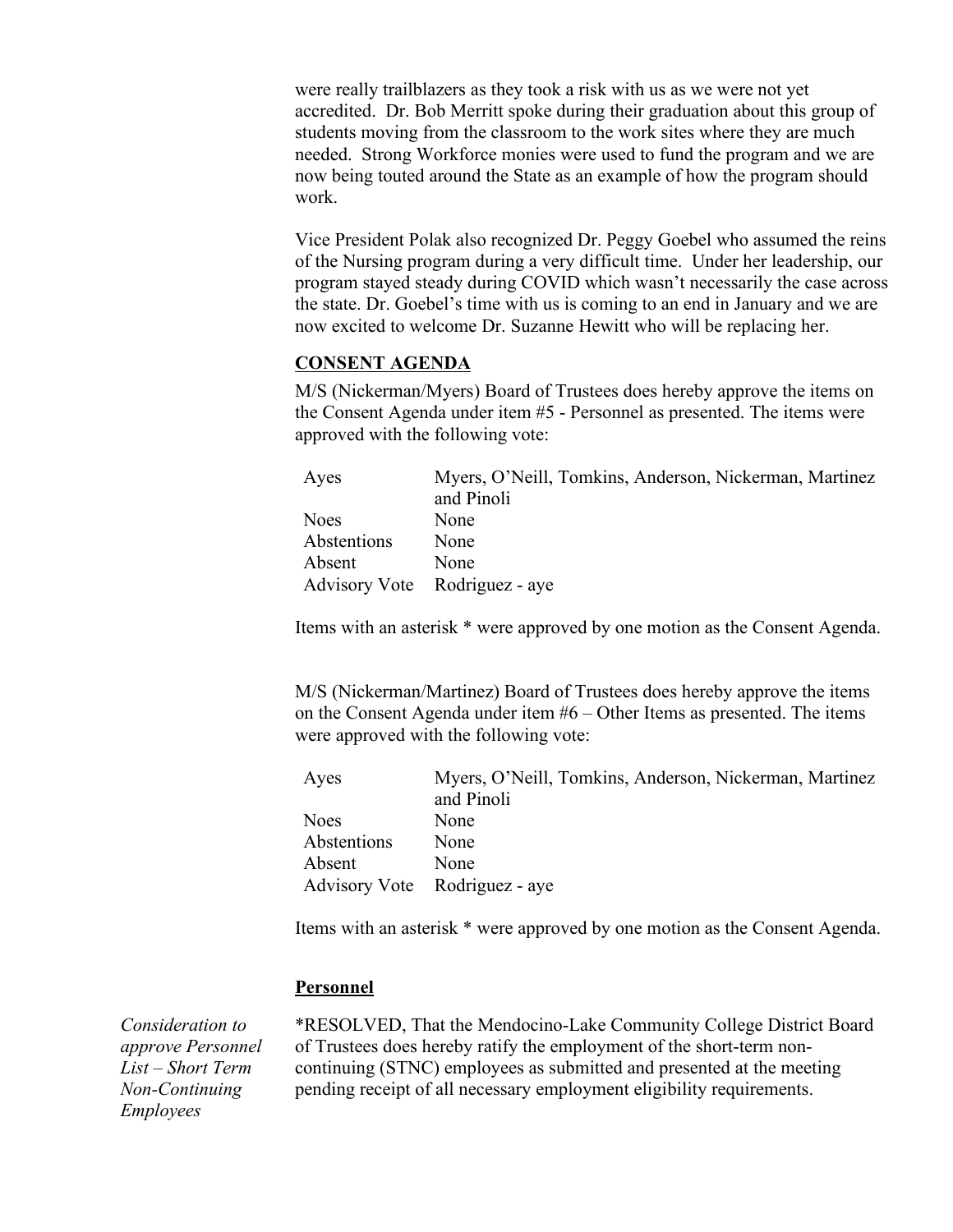| Consideration to<br>approve Personnel<br>$List - Part-Time$<br>Faculty               | *RESOLVED, That the Mendocino-Lake Community College District Board<br>of Trustees does hereby ratify the employment of the Part-Time Faculty for the<br>Spring 2022 semester as presented at the meeting pending receipt of all<br>necessary employment eligibility requirements.                                                                                                                                              |
|--------------------------------------------------------------------------------------|---------------------------------------------------------------------------------------------------------------------------------------------------------------------------------------------------------------------------------------------------------------------------------------------------------------------------------------------------------------------------------------------------------------------------------|
| Consideration to<br>approve<br>$Employment -$<br>Classified                          | *RESOLVED, That the Mendocino-Lake Community College District Board<br>of Trustees hereby employs Mayra Benitez as Admissions and Records<br>Specialist, effective January 1, 2022; Colin Freeman as Facilities Specialist,<br>effective January 1, 2022; and Sonji Griffith-Nnoli as Nursing Program<br>Support Technician, effective January 1, 2022 pending receipt of all necessary<br>employment eligibility requirements. |
| Consideration to<br>approve<br>$Employment -$<br>Educational<br><i>Administrator</i> | *RESOLVED, That the Mendocino-Lake Community College District Board<br>of Trustees hereby employs Suzanne Hewitt, Assistant Dean, Health<br>Careers/Nursing Program Director, effective January 1, 2022, pending receipt<br>of all necessary employment eligibility requirements.                                                                                                                                               |
| Consideration of<br>Transfer - Classified                                            | *RESOLVED, That the Mendocino-Lake Community College District Board of<br>Trustees hereby approves the transfer of Jessica Sanchez, CAMP Assistant,<br>effective January 1, 2022.                                                                                                                                                                                                                                               |
| Consideration to<br>ratify Resignation $-$<br>Classified                             | *RESOLVED, That the Mendocino-Lake Community College District Board<br>of Trustees hereby ratifies the resignation of Lauren Simmonds, Career Center<br>Specialist, effective January 14, 2022.                                                                                                                                                                                                                                 |
| Consideration to<br>ratify Resignation $-$<br>Educational<br>Administrator           | *RESOLVED, That the Mendocino-Lake Community College District Board<br>of Trustees hereby ratifies the resignation of Dennis Aseltyne, Dean of Applied<br>Academics, effective June 30, 2022.                                                                                                                                                                                                                                   |
| Consideration to<br>approve Working<br>Out Of Class<br>Compensation                  | *RESOLVED, That the Mendocino-Lake Community College District Board<br>of Trustees hereby approves the Working Out of Class Compensation for<br>Naoto Horiguchi as presented.                                                                                                                                                                                                                                                   |
|                                                                                      | <b>Other Items</b>                                                                                                                                                                                                                                                                                                                                                                                                              |
| Fiscal Report as of<br>October 31, 2021                                              | *RESOLVED, That the Mendocino-Lake Community College District Board<br>of Trustees hereby accepts the fiscal report as of October 31, 2021, as<br>presented.                                                                                                                                                                                                                                                                    |
| Authorization for<br>Remote<br>Teleconference<br>$Meetings -$<br>Resolution 12-21-01 | *RESOLVED, That the Mendocino-Lake Community College District Board<br>of Trustees hereby adopt Resolution #12-21-01 and authorizes the continuation<br>of virtual meetings pursuant to the conditions outlined in Assembly Bill 361 as<br>presented.                                                                                                                                                                           |

# **ACTION ITEMS**

*2020/2021 Audit* After reviewing the information presented and subsequent discussion, the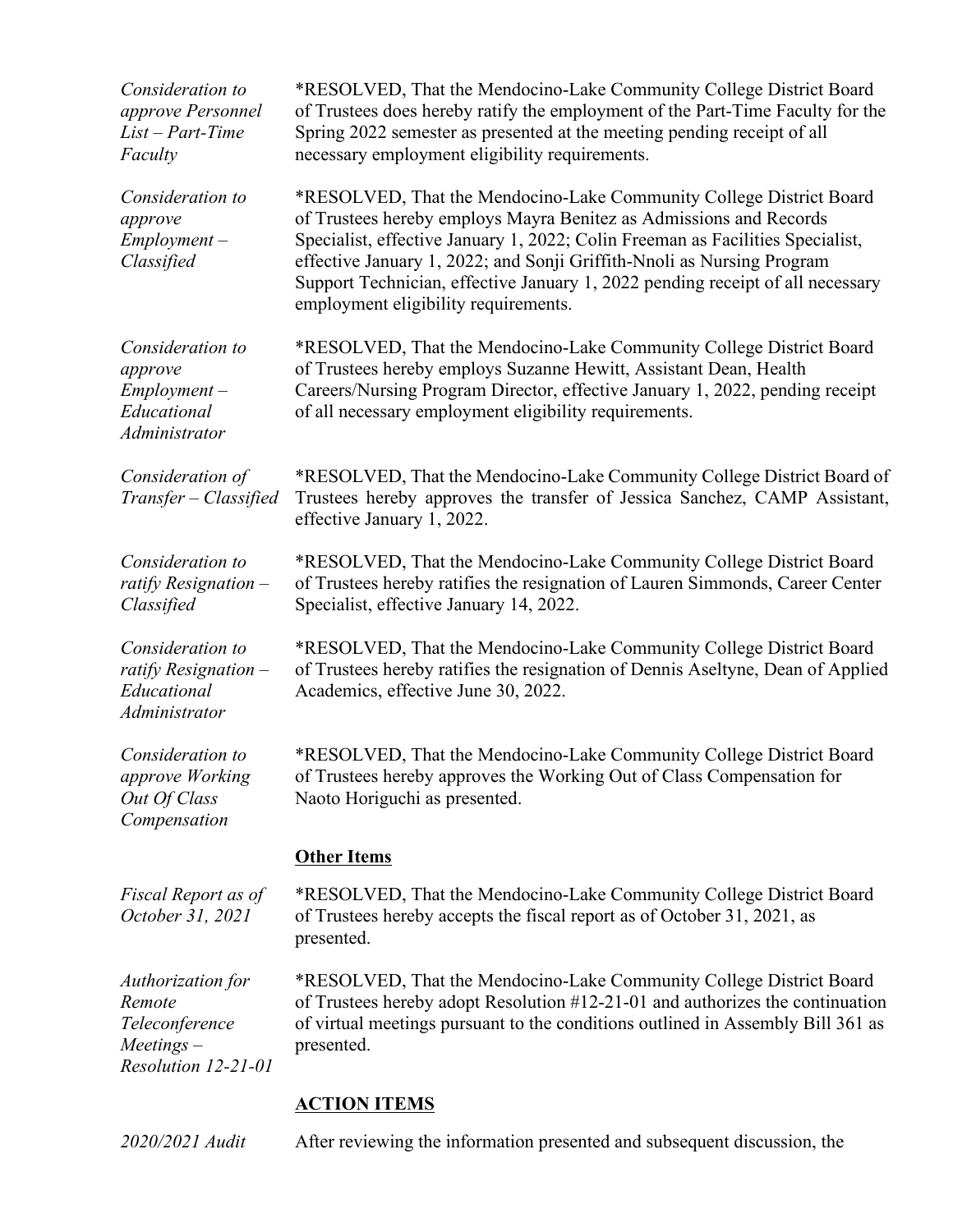| Report                                                     | board took the following action:                                                                                                                                                                                                                                                                                                                                                                                                                                                                                                                                                                                                                                                                |                                                                                                                                                                                                                           |  |
|------------------------------------------------------------|-------------------------------------------------------------------------------------------------------------------------------------------------------------------------------------------------------------------------------------------------------------------------------------------------------------------------------------------------------------------------------------------------------------------------------------------------------------------------------------------------------------------------------------------------------------------------------------------------------------------------------------------------------------------------------------------------|---------------------------------------------------------------------------------------------------------------------------------------------------------------------------------------------------------------------------|--|
|                                                            | M/S (Tomkins/Myers) that the Mendocino-Lake Community College District<br>Board of Trustees does hereby formally receive the Mendocino-Lake<br>Community College District Audit Report for the year ended June 30,<br>2021 with the following vote:                                                                                                                                                                                                                                                                                                                                                                                                                                             |                                                                                                                                                                                                                           |  |
|                                                            | Ayes<br><b>Noes</b><br>Abstentions<br>Absent                                                                                                                                                                                                                                                                                                                                                                                                                                                                                                                                                                                                                                                    | Anderson, Martinez, Myers, Nickerman, O'Neill, Tomkins,<br>and Pinoli<br>None<br>None<br>None                                                                                                                             |  |
|                                                            | <b>Advisory Vote</b>                                                                                                                                                                                                                                                                                                                                                                                                                                                                                                                                                                                                                                                                            | Rodriguez - aye                                                                                                                                                                                                           |  |
| Coast Center<br>Attendance<br><b>Allowance Request</b>     | board took the following action:                                                                                                                                                                                                                                                                                                                                                                                                                                                                                                                                                                                                                                                                | After reviewing the information presented and subsequent discussion, the                                                                                                                                                  |  |
| Due to Emergency<br>$Conditions -$<br>Resolution 12-21-02  |                                                                                                                                                                                                                                                                                                                                                                                                                                                                                                                                                                                                                                                                                                 | M/S (Tomkins/Nickerman) that the Mendocino-Lake Community College<br>District Board of Trustees does hereby approve the Coast Center Attendance<br>Allowance Request Due to Emergency Conditions with the following vote: |  |
|                                                            | Ayes                                                                                                                                                                                                                                                                                                                                                                                                                                                                                                                                                                                                                                                                                            | Anderson, Martinez, Myers, Nickerman, O'Neill, Tomkins,<br>and Pinoli                                                                                                                                                     |  |
|                                                            | <b>Noes</b><br>Abstentions<br>Absent<br><b>Advisory Vote</b>                                                                                                                                                                                                                                                                                                                                                                                                                                                                                                                                                                                                                                    | None<br>None<br>None<br>Rodriguez - aye                                                                                                                                                                                   |  |
| <b>Board Policy</b><br>Additions and<br>Revisions - Second | following action:                                                                                                                                                                                                                                                                                                                                                                                                                                                                                                                                                                                                                                                                               | After reviewing the information presented and discussion, the board took the                                                                                                                                              |  |
| Reading                                                    | M/S (O'Neill/Nickerman) that the Mendocino-Lake Community College<br>District Board of Trustees does hereby adopt Board Policy 2015 – Student<br>Member; Board Policy 2110 – Vacancies on the Board; Administrative<br>Procedure 2110.1 – Vacancies on the Board; Board Policy 2305 – Annual<br>Organizational Meeting; Board Policy 2310 – Regular Meetings of the Board;<br>Board Policy 2315 – Closed Sessions; Board Policy 2320 – Special and<br>Emergency Meetings; Administrative Procedure 2320.1 - Special and<br>Emergency Meetings; Board Policy 2320 – Quorum and Voting; Board Policy<br>2340 - Agendas and Board Policy $2360$ – Minutes as presented with the<br>following vote: |                                                                                                                                                                                                                           |  |
|                                                            | Ayes                                                                                                                                                                                                                                                                                                                                                                                                                                                                                                                                                                                                                                                                                            | Nickerman, Martinez, Myers, O'Neill, Tomkins, Anderson<br>and Pinoli                                                                                                                                                      |  |
|                                                            | <b>Noes</b><br>Abstentions<br>Absent<br><b>Advisory Vote</b>                                                                                                                                                                                                                                                                                                                                                                                                                                                                                                                                                                                                                                    | None<br>None<br>None<br>$Rodriguez - aye$                                                                                                                                                                                 |  |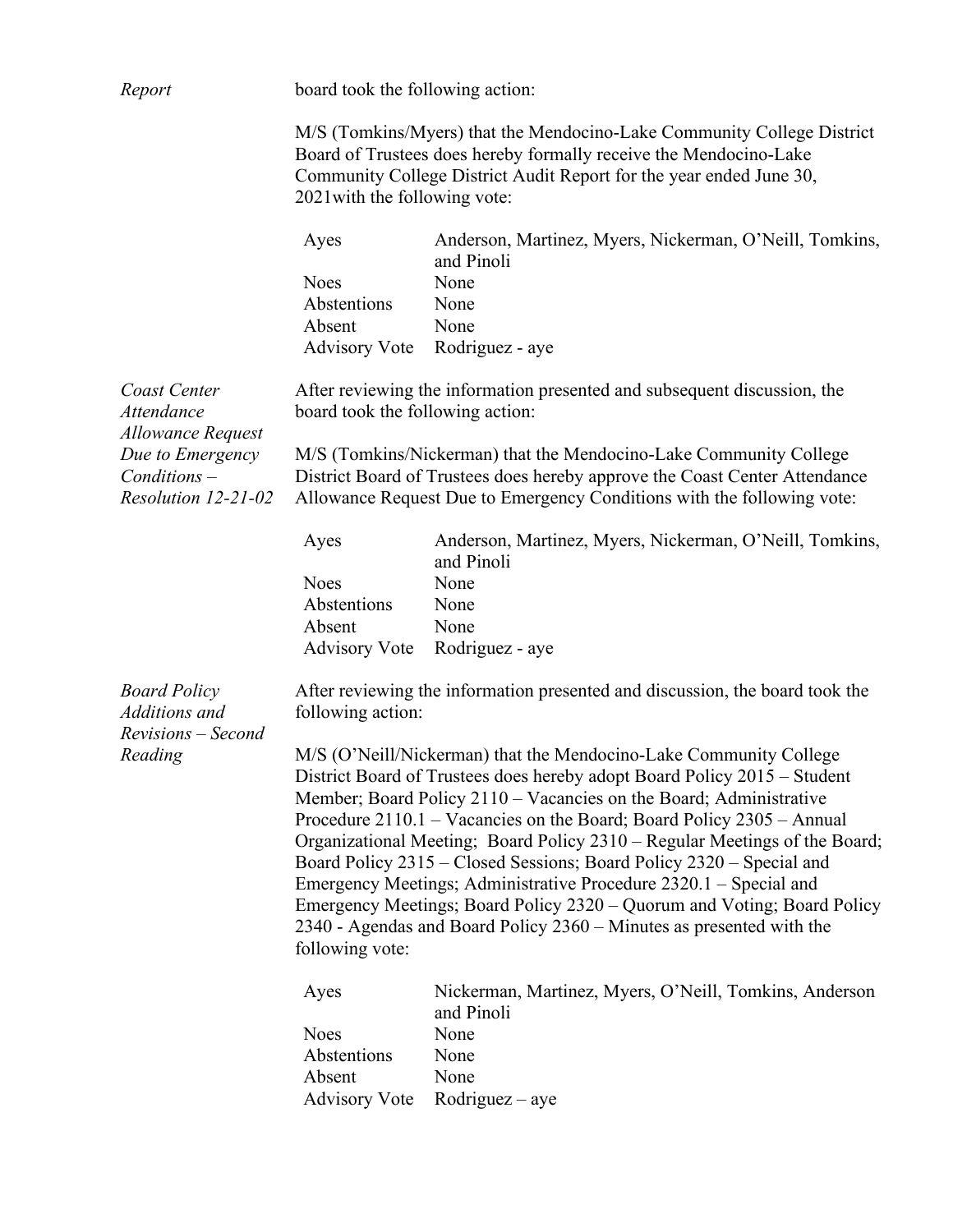*Board Policy Deletion – Second Reading*

After reviewing the information presented, the board took the following action:

M/S (Myers/Nickerman) that the Board of Trustees of the Mendocino-Lake Community College District does hereby approve deletion of Board Policy 317 as presented with the following vote:

| Ayes        | Nickerman, Martinez, Myers, O'Neill, Tomkins, Anderson |
|-------------|--------------------------------------------------------|
|             | and Pinoli                                             |
| <b>Noes</b> | None                                                   |
| Abstentions | None                                                   |
| Absent      | None                                                   |
|             | Advisory Vote Rodriguez – aye                          |

*College and Careers Access Pathways (CCAP) Agreement – Second Reading*

After reviewing the information presented, the board took the following action:

M/S (Myers/Nickerman) that the Board of Trustees of the Mendocino-Lake Community College District does hereby approve the College and Careers Access Pathways agreement with the Leggett Valley Unified School District as presented with the following vote:

| Ayes        | Nickerman, Martinez, Myers, O'Neill, Tomkins, Anderson |
|-------------|--------------------------------------------------------|
|             | and Pinoli                                             |
| Noes        | None                                                   |
| Abstentions | None                                                   |
| Absent      | None                                                   |
|             | Advisory Vote Rodriguez – aye                          |

## **INFORMATIONAL REPORTS**

| Mendocino College<br>Foundation, Inc.                                                                    | A written report was submitted by the Mendocino College Foundation staff.<br>Joe Atherton, Director of Fiscal Services stated this will be his last update as<br>Julie McGovern, the new Foundation Executive Director will be starting her<br>new position on January 1 <sup>st</sup> . |
|----------------------------------------------------------------------------------------------------------|------------------------------------------------------------------------------------------------------------------------------------------------------------------------------------------------------------------------------------------------------------------------------------------|
| Friends of the<br>Mendocino College<br>Coastal Field<br><b>Station and Natural</b><br>Sciences Affiliate | A written report was submitted by Dr. Steve Cardimona of the Friends of the<br>Mendocino College Coastal Field Station and Natural Sciences affiliate.                                                                                                                                   |
| <b>Constituents Group</b><br>Reports                                                                     | <b>Academic Senate</b><br>A written report was submitted by Academic Senate President Indermill who<br>stated she had nothing to add.                                                                                                                                                    |
|                                                                                                          | <b>Classified Senate</b><br>A written report was submitted by Classified Senate President Lauren<br>Simmonds who stated she had nothing to add.                                                                                                                                          |

# *Management Team*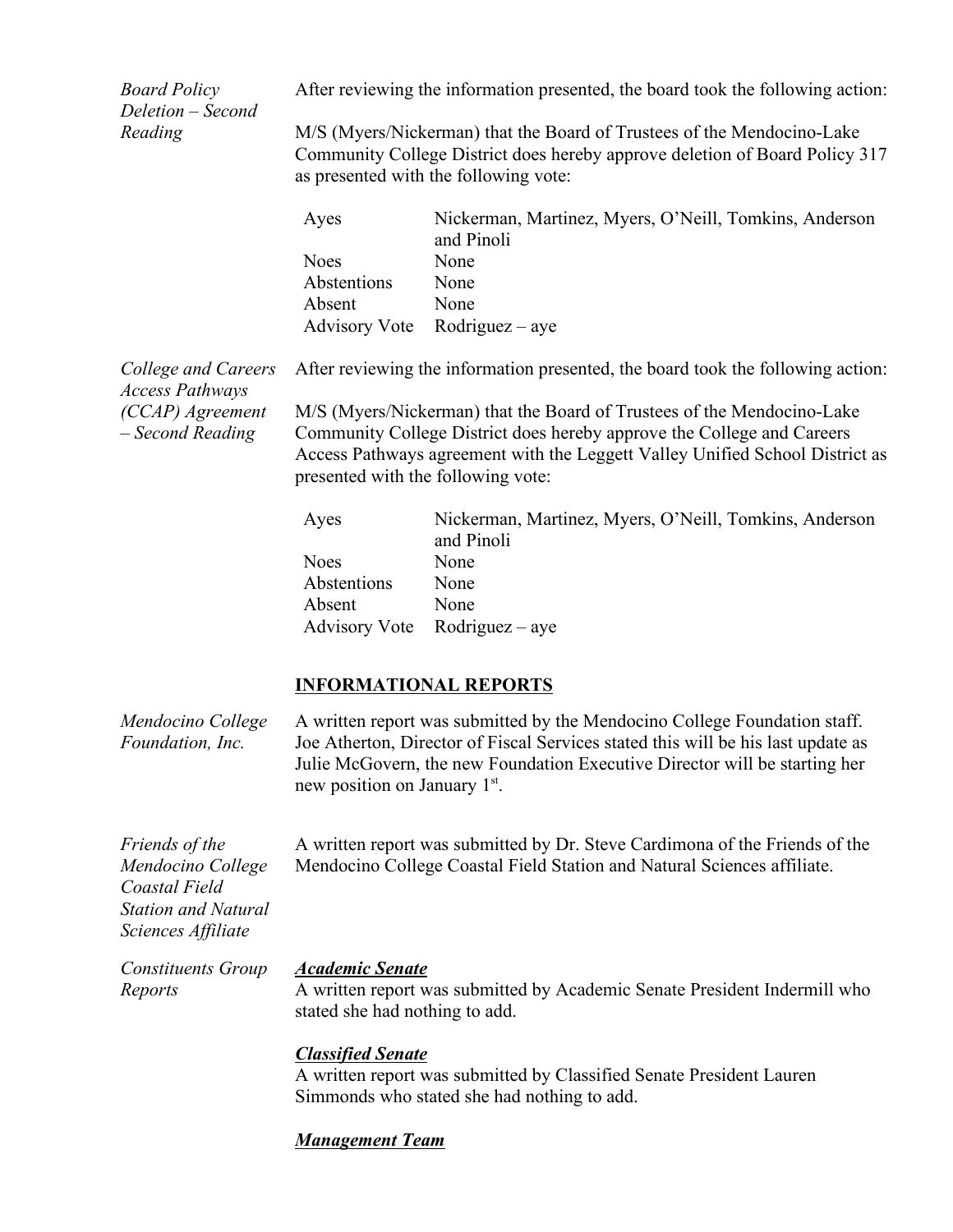A written report was submitted by Management Team President Janet Daugherty who stated she had nothing to add.

# **TRUSTEE COMMUNICATION**

| <b>Board Policies</b><br>Additions and<br>$Revisions - First$<br>Reading                            | Board Policy 1200 – District Mission; Board policy 2210 – Officers; Board<br>Policy 2345 – Public Participation at Board Meetings; Board; Board Policy<br>2350 – Speakers; Board Policy 2355 – Decorum; Board Policy 2410 – Board<br>Policies and Administrative Procedures; Board Policy 2430 – Delegation of<br>Authority to the Superintendent/President; Board Policy 2715 – Code of<br>Ethics/Standards of Practice; and Board Policy 2745 - Board Self-Evaluation<br>were presented for review and discussion. Additional discussion and/or<br>adoption of these policies will take place at the February 2022 board meeting. |
|-----------------------------------------------------------------------------------------------------|-------------------------------------------------------------------------------------------------------------------------------------------------------------------------------------------------------------------------------------------------------------------------------------------------------------------------------------------------------------------------------------------------------------------------------------------------------------------------------------------------------------------------------------------------------------------------------------------------------------------------------------|
| Decennial<br>Redistricting                                                                          | Superintendent/President Karas presented the information on the upcoming<br>district changes as mandated by Education Code 5019.5. There have been<br>shifts in our districts due to the changes in our district which came about with<br>the absorption of the coast areas from the College of the Redwoods. At the<br>February 2022 meeting we will be presenting the map for adoption which must<br>be completed no later than March 1 <sup>st</sup> .                                                                                                                                                                           |
| College and Careers<br><b>Access Pathways</b><br>(CCAP) Partnership<br>$Agreement-First$<br>Reading | A copy of a new College and Careers Access Pathways (CCAP) partnership<br>agreement with the Willits Charter School is presented as information for<br>review. This agreement will be presented at the February 2022 board meeting<br>for further discussion and action by the Board of Trustees.                                                                                                                                                                                                                                                                                                                                   |
| <b>Trustee Reports</b>                                                                              | Trustees commented orally on their recent college-related activities.                                                                                                                                                                                                                                                                                                                                                                                                                                                                                                                                                               |
|                                                                                                     | Trustee Anderson was glad to hear about the communication with the Lake<br>County Tribal Health and is hoping the collaboration will help. He was also<br>happy to hear about the upcoming Native American Speaker series. He<br>thanked the entire team for everything they have had to endure over the past<br>year.                                                                                                                                                                                                                                                                                                              |
|                                                                                                     | Trustee Martinez acknowledged the student trustee who was recently a speaker<br>at the state level and did a great job. She added he represents us well. She also<br>thanked the people who worked on the Classified fun-raiser and recognized<br>their success.                                                                                                                                                                                                                                                                                                                                                                    |
|                                                                                                     | Trustee Myers she also recognized all the work done on behalf of students<br>during the Classified fun-raiser.                                                                                                                                                                                                                                                                                                                                                                                                                                                                                                                      |
|                                                                                                     | Trustee Nickerman suggested we build the emergency access road ourselves<br>and pair up with Granite Construction to do so.                                                                                                                                                                                                                                                                                                                                                                                                                                                                                                         |
|                                                                                                     | Trustee O'Neill stated it has been a challenging year and he hopes the students<br>and staff all take the next couple of weeks to rest and recuperate prior to<br>preparing for the spring semester.                                                                                                                                                                                                                                                                                                                                                                                                                                |
|                                                                                                     | Trustee Tomkins stated the staff has done a wonderful job throughout the                                                                                                                                                                                                                                                                                                                                                                                                                                                                                                                                                            |